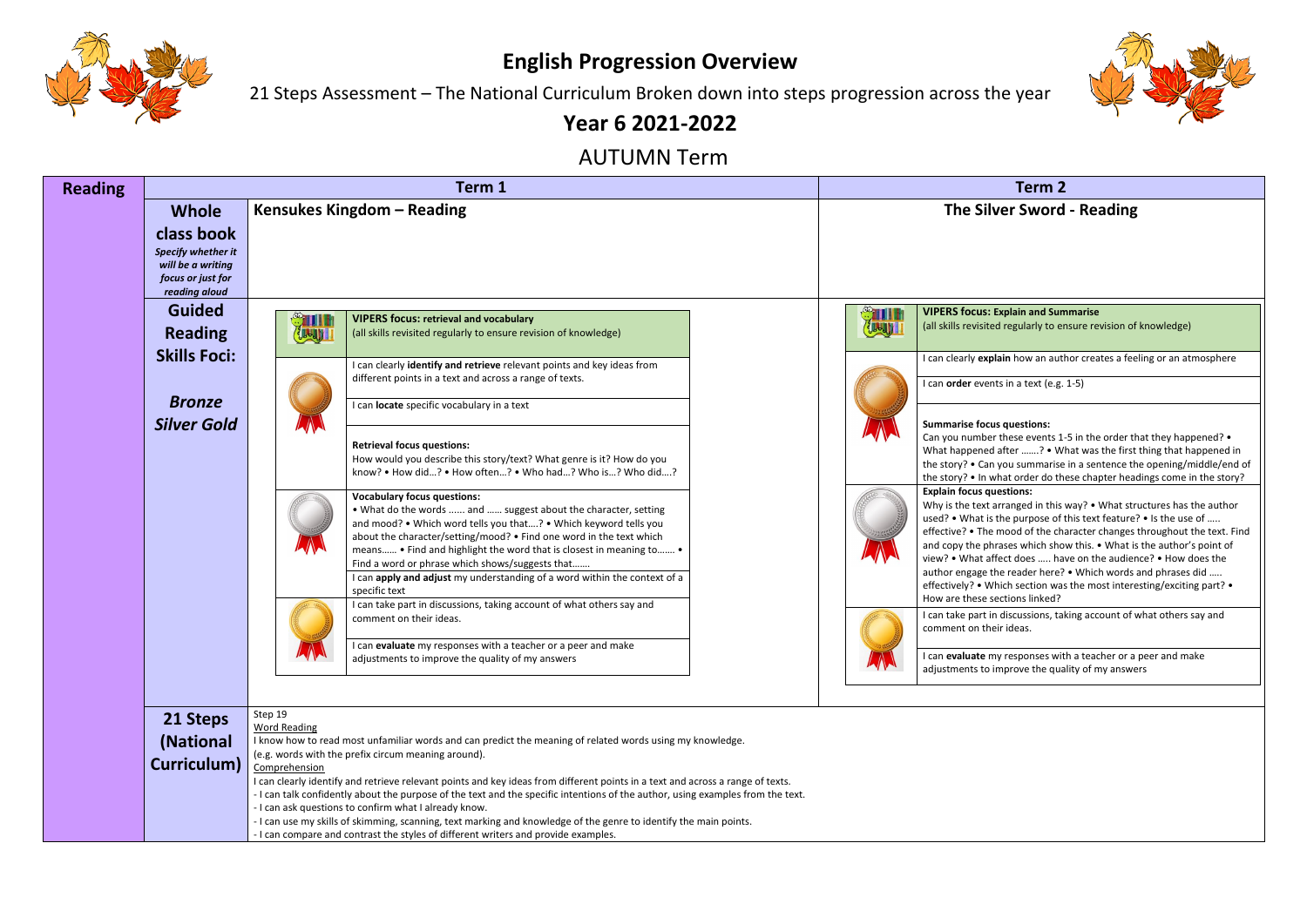|                                                                                                                                                                                                                                                                                                                                                                                                 |                      | - I am able to link them with my own ideas to support what I say.<br><b>Themes and Conventions</b><br>- I can identify the ways in which one paragraph is linked to the next.<br>- I can take part in discussions, taking account of what others say and comment on their ideas.<br>Language for Effect<br>I can identify how the author has created messages, moods, feelings and attitudes through vocabulary choices.<br><b>Making Inference</b><br>- I understand the motives of characters; I can explain their personality, with evidence from the text, to justify this.<br>- I can refer to the text to support my predictions and provide examples. |                                                                                                                     |                                                                                                                                                         |           |                                                                                                                                                             |                                                                                                                                                      |                    |                    |                                                                                                               |                                                                                                                  |                                                                                                                                             |                                                                                                                               |                                                               |                                                              |      |
|-------------------------------------------------------------------------------------------------------------------------------------------------------------------------------------------------------------------------------------------------------------------------------------------------------------------------------------------------------------------------------------------------|----------------------|--------------------------------------------------------------------------------------------------------------------------------------------------------------------------------------------------------------------------------------------------------------------------------------------------------------------------------------------------------------------------------------------------------------------------------------------------------------------------------------------------------------------------------------------------------------------------------------------------------------------------------------------------------------|---------------------------------------------------------------------------------------------------------------------|---------------------------------------------------------------------------------------------------------------------------------------------------------|-----------|-------------------------------------------------------------------------------------------------------------------------------------------------------------|------------------------------------------------------------------------------------------------------------------------------------------------------|--------------------|--------------------|---------------------------------------------------------------------------------------------------------------|------------------------------------------------------------------------------------------------------------------|---------------------------------------------------------------------------------------------------------------------------------------------|-------------------------------------------------------------------------------------------------------------------------------|---------------------------------------------------------------|--------------------------------------------------------------|------|
|                                                                                                                                                                                                                                                                                                                                                                                                 |                      |                                                                                                                                                                                                                                                                                                                                                                                                                                                                                                                                                                                                                                                              |                                                                                                                     |                                                                                                                                                         |           | Term 1                                                                                                                                                      | Term 2                                                                                                                                               |                    |                    |                                                                                                               |                                                                                                                  |                                                                                                                                             |                                                                                                                               |                                                               |                                                              |      |
|                                                                                                                                                                                                                                                                                                                                                                                                 |                      | Week 1                                                                                                                                                                                                                                                                                                                                                                                                                                                                                                                                                                                                                                                       | Week 2                                                                                                              | Week 3                                                                                                                                                  |           | Week 4                                                                                                                                                      | Week 5                                                                                                                                               | Week 6             | Week 7             | Week 1                                                                                                        | Week 2                                                                                                           | Week 3                                                                                                                                      | Week 4                                                                                                                        | Week 5                                                        | Week                                                         | Week |
| <b>Phonics</b><br>and<br>spelling<br>(Linked to<br>Letters and<br><b>Sounds</b>                                                                                                                                                                                                                                                                                                                 | Yr5<br><b>Revise</b> | Words ending<br>in '-ious.'                                                                                                                                                                                                                                                                                                                                                                                                                                                                                                                                                                                                                                  | Words ending<br>in '-cious.' If<br>the root word<br>ends in -ce<br>the sound is<br>usually<br>spelled '-<br>cious.' | Ending '-cial' and '-<br>tial.' After a vowel<br>'-cial' is most<br>common and '-<br>itial' after a<br>consonant (But<br>there are many<br>exceptions). |           | Ending '-cial'<br>and '-tial.'<br>After a vowel<br>'-cial' is most<br>common and<br>'-itial' after a<br>consonant<br>(But there are<br>many<br>exceptions). | Ending '-cial'<br>and '-tial.' After<br>a vowel '-cial' is<br>most common<br>and '-itial' after<br>a consonant. But<br>there are many<br>exceptions. | Challenge words    | Challenge<br>Words | Words ending<br>in '-ant.' '-ant'<br>Is used if<br>there is an 'a'<br>or 'ay' sound<br>in the right<br>place. | Words ending<br>in '-ance.' '-<br>ance' Is used<br>if there is an<br>'a' or 'ay'<br>sound in the<br>right place. | Use-ent and<br>-ence after<br>soft c $\frac{1}{s}$<br>sound), soft g<br>(/j/ sound)<br>and qu. There<br>many<br>exceptions to<br>this rule. | Words<br>ending in '-<br>able' and '-<br>ible.' '-able'<br>is used<br>where there<br>is a related<br>word ending<br>'-ation.' | Words<br>ending in '-<br>ably' and '-<br>ibly.'               | 6<br>Challenge<br>Words                                      | 7    |
| Progression<br>and<br><b>National</b><br>Curriculum)                                                                                                                                                                                                                                                                                                                                            | Yr <sub>6</sub>      | Challenge<br>words                                                                                                                                                                                                                                                                                                                                                                                                                                                                                                                                                                                                                                           | Challenge<br>words                                                                                                  | Challenge<br>words                                                                                                                                      |           | Challenge<br>words                                                                                                                                          | Challenge<br>words                                                                                                                                   | Challenge<br>words | Challenge<br>Words | Challenge<br>words                                                                                            | Challenge<br>words                                                                                               | Challenge<br>words                                                                                                                          | Challenge<br>words                                                                                                            | Words<br>with the<br>short<br>vowel<br>sound /i/<br>spelled y | Words<br>with the<br>long<br>vowel<br>sound /i/<br>spelled y |      |
| <b>End of year 5 expectations</b><br><b>Spelling</b><br>Spelling – 21 Steps<br>I can use further prefixes and suffixes<br>(National<br>Step 19<br><b>Curriculum) Linked</b><br>Spelling<br>to Phonics and<br>I can use further prefixes and suffixes.<br><b>Reading progression</b><br>I can spell many words with silent letters.<br>I can always distinguish between more complex homophones. |                      |                                                                                                                                                                                                                                                                                                                                                                                                                                                                                                                                                                                                                                                              |                                                                                                                     |                                                                                                                                                         |           |                                                                                                                                                             |                                                                                                                                                      |                    |                    |                                                                                                               |                                                                                                                  |                                                                                                                                             |                                                                                                                               |                                                               |                                                              |      |
|                                                                                                                                                                                                                                                                                                                                                                                                 |                      |                                                                                                                                                                                                                                                                                                                                                                                                                                                                                                                                                                                                                                                              |                                                                                                                     |                                                                                                                                                         | Term 1    |                                                                                                                                                             |                                                                                                                                                      |                    |                    |                                                                                                               |                                                                                                                  | Term 2                                                                                                                                      |                                                                                                                               |                                                               |                                                              |      |
| <b>Writing</b>                                                                                                                                                                                                                                                                                                                                                                                  |                      | Week 1<br>$(3 \text{ days})$                                                                                                                                                                                                                                                                                                                                                                                                                                                                                                                                                                                                                                 | Week 2                                                                                                              | Week<br>3                                                                                                                                               | Week<br>4 | Week 5                                                                                                                                                      | Week 6                                                                                                                                               | Week 7             | Week 8             | Week 1                                                                                                        | Week 2                                                                                                           | Week 3                                                                                                                                      | Week 4                                                                                                                        | Week 5                                                        | Week<br>6                                                    | Week |
| <b>Genre/Composition</b>                                                                                                                                                                                                                                                                                                                                                                        |                      | Sentence<br>building                                                                                                                                                                                                                                                                                                                                                                                                                                                                                                                                                                                                                                         |                                                                                                                     | Ruin<br><b>Setting Description and</b><br>recount                                                                                                       |           |                                                                                                                                                             | <b>Balanced Argument</b><br><b>Formal Letters</b><br>(Climate change)                                                                                |                    |                    | Narrative-<br>(Crime)                                                                                         |                                                                                                                  |                                                                                                                                             | Newspaper report<br>(Crime)                                                                                                   |                                                               |                                                              |      |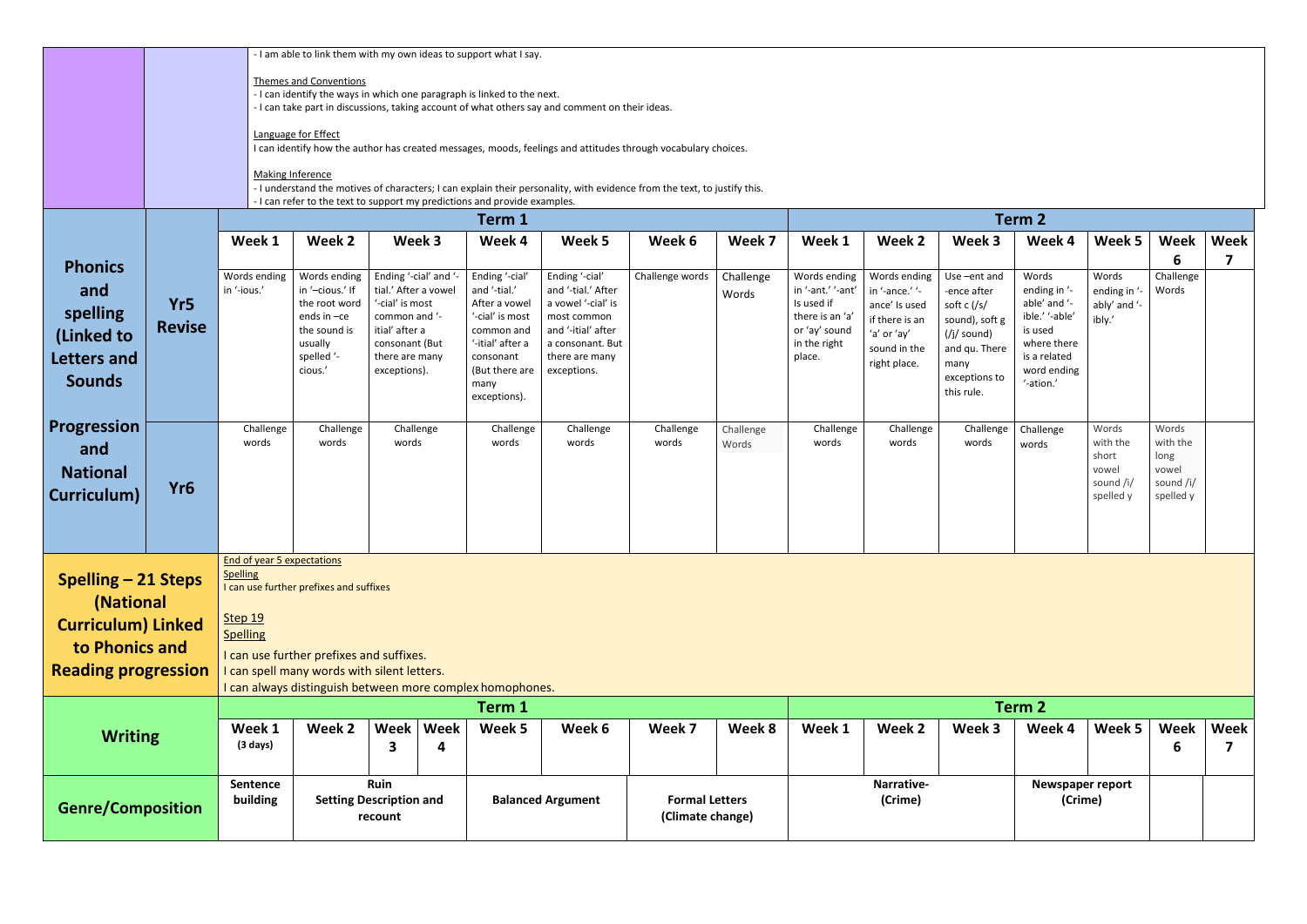| <b>Genre specific</b><br>coverage                                               | Precise vocabulary choices<br>Imagery/figurative language<br>$\bullet$<br>Appropriate noun/pronoun choice<br>$\bullet$<br>Accurate sentence structure- sense with CL,<br>$\bullet$<br>full stop and comma in a list.<br>Progressive verbs<br>$\bullet$<br>Semi colon and colon between clauses<br>Relative clause                                                                                                                                                                                                                                                                                                                                                                                                          | Formal tone<br>$\bullet$<br>Sentence structure<br>Higher level<br>conjunctions<br>Cohesion.                                                                                                                                                                                                                                                                                                | Paragraphing<br>Cohesion<br><b>Fronted adverbials</b><br>Complex sentences/subordinate<br>clauses<br>Commas after fronted adverbial and<br>subordinate clause.<br>Speech to move the story forward | Commas after<br>fronted adverbial and<br>subordinate clause.<br><b>Formal writers</b><br>voice<br>Active and<br>passive<br>Direct and<br>indirect speech<br>Paragraphing<br>Relative clause |  |
|---------------------------------------------------------------------------------|----------------------------------------------------------------------------------------------------------------------------------------------------------------------------------------------------------------------------------------------------------------------------------------------------------------------------------------------------------------------------------------------------------------------------------------------------------------------------------------------------------------------------------------------------------------------------------------------------------------------------------------------------------------------------------------------------------------------------|--------------------------------------------------------------------------------------------------------------------------------------------------------------------------------------------------------------------------------------------------------------------------------------------------------------------------------------------------------------------------------------------|----------------------------------------------------------------------------------------------------------------------------------------------------------------------------------------------------|---------------------------------------------------------------------------------------------------------------------------------------------------------------------------------------------|--|
| <b>Writing:</b><br>(Including EGPS)<br><b>21 Steps (National</b><br>Curriculum) | Step 19<br>Handwriting<br>I can always write legibly and fluently and within increasing speed.<br>Composition<br>I can select the appropriate form of writing after identifying the audience and purpose of the writing.<br>I can proof read for spelling and punctuation errors and to improve my work.<br><b>Vocabulary and Grammar</b><br>I understand how the passive affects the presentation of information.<br>I can identify the difference between formal and informal speech structures.<br>I can identify and explain how noun phrases convey precise information.<br>Punctuation<br>I understand that an ellipsis is an omission of a word.<br>• I can identify how an author uses bullet points within a text | I can draft and write by selecting appropriate grammar and vocabulary and understand how such choices can change and enhance meaning.<br>In narratives describe setting, characters and atmosphere and integrate dialogue to convey character and advance the action<br>I can identify a semi-colon, colons and dashes within a text and explain how they are used (boundaries and lists). |                                                                                                                                                                                                    |                                                                                                                                                                                             |  |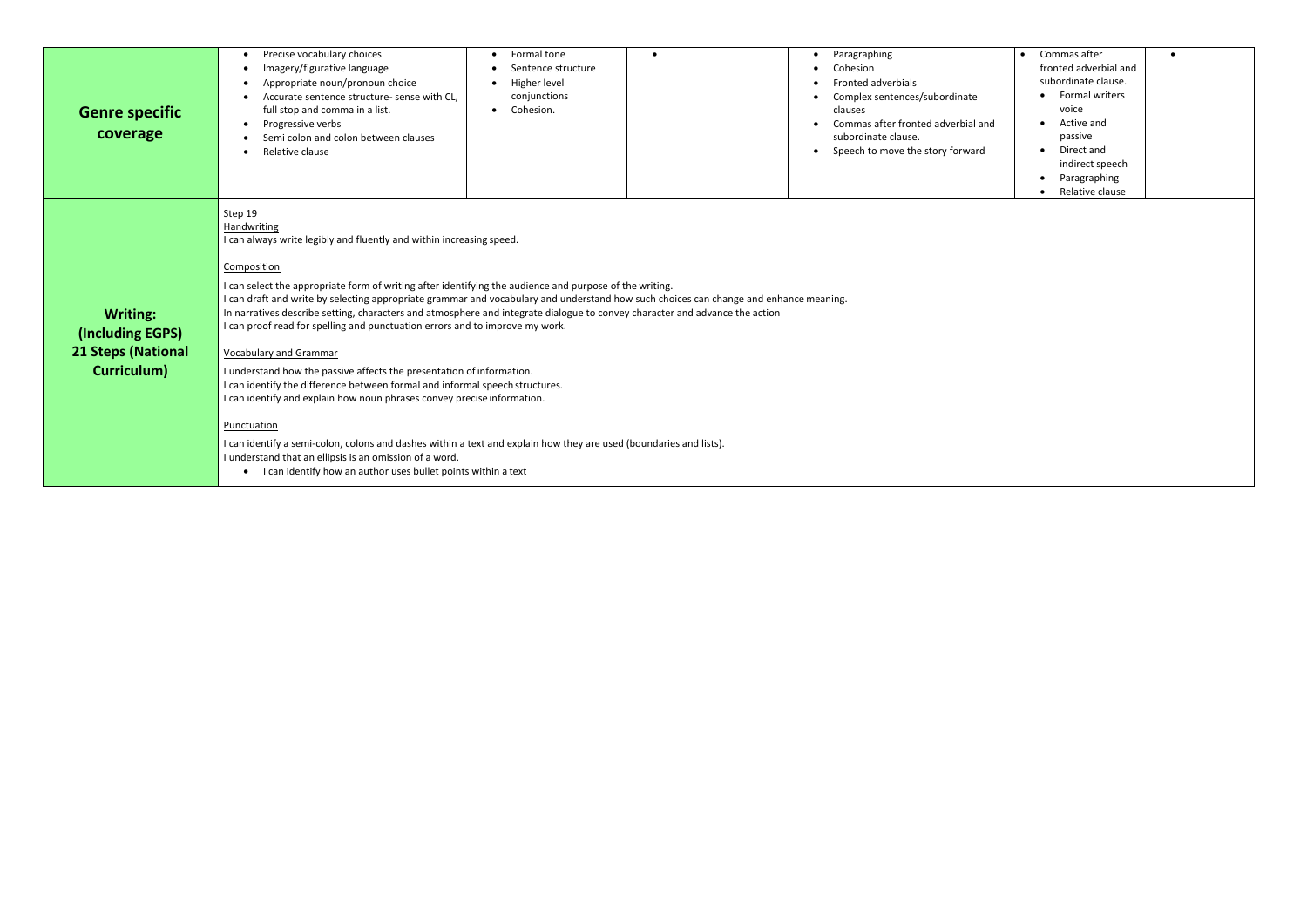

**English Coverage** 

**Year 6**





| <b>Reading</b> |                                        |                                         | Term <sub>3</sub>                                                                                                                                                                           | Term 4        |                                                                                                        |  |  |  |  |  |  |  |
|----------------|----------------------------------------|-----------------------------------------|---------------------------------------------------------------------------------------------------------------------------------------------------------------------------------------------|---------------|--------------------------------------------------------------------------------------------------------|--|--|--|--|--|--|--|
|                | <b>Whole</b>                           |                                         | The Silver Sword (continued)                                                                                                                                                                |               |                                                                                                        |  |  |  |  |  |  |  |
|                | class book                             |                                         | <b>Goodnight Mr Tom - Writing Focus</b>                                                                                                                                                     |               |                                                                                                        |  |  |  |  |  |  |  |
|                | Specify whether it                     |                                         | WW1/WW2 Poetry – e.g. Siegfried Sassoon and Wilfred Owen                                                                                                                                    |               |                                                                                                        |  |  |  |  |  |  |  |
|                | will be a writing<br>focus or just for |                                         | Class picture books= One Boy's War, Three little ships                                                                                                                                      |               |                                                                                                        |  |  |  |  |  |  |  |
|                | reading aloud                          |                                         |                                                                                                                                                                                             |               |                                                                                                        |  |  |  |  |  |  |  |
|                | <b>Guided</b>                          | STILL                                   | <b>VIPERS focus: Infer and Predict</b>                                                                                                                                                      | <b>STILLE</b> | VIPERS focus: Revision of all skills (end of KS2) - ad                                                 |  |  |  |  |  |  |  |
|                | <b>Reading</b>                         | <b>CLL-JULI</b>                         | (all skills revisited regularly to ensure revision of knowledge)                                                                                                                            |               | infer<br>(all skills revisited regularly to ensure revision of know                                    |  |  |  |  |  |  |  |
|                | <b>Skills Foci:</b>                    |                                         |                                                                                                                                                                                             |               | I can use VIPERS to help me understand what area of                                                    |  |  |  |  |  |  |  |
|                |                                        |                                         | I can discuss the purpose, audience and organisation of different<br>fiction/nonfiction texts.                                                                                              |               | focusing on.                                                                                           |  |  |  |  |  |  |  |
|                |                                        |                                         |                                                                                                                                                                                             |               | I can skim read a text to get a gist of what I am readir                                               |  |  |  |  |  |  |  |
|                | <b>Bronze</b>                          |                                         | can clearly identify the effect the writing has on a reader, and begin to<br>explain how this impact has been created.                                                                      |               | I can use VIPERS to help me ask questions about a te                                                   |  |  |  |  |  |  |  |
|                | <b>Silver Gold</b>                     |                                         | <b>Predict focus questions:</b>                                                                                                                                                             |               | I can use P.E.E. structure with confidence to explain                                                  |  |  |  |  |  |  |  |
|                |                                        |                                         | • From the cover what do you think this text is going to be about? • What                                                                                                                   |               | understanding of a question, using evidence from the                                                   |  |  |  |  |  |  |  |
|                |                                        |                                         | is happening now? What happened before this? What will happen after?<br>. What does this paragraph suggest will happen next? What makes you                                                 |               | Infer focus questions:                                                                                 |  |  |  |  |  |  |  |
|                |                                        |                                         | think this? . Do you think the choice of setting will influence how the plot                                                                                                                |               | How do the descriptions of  show that they are                                                         |  |  |  |  |  |  |  |
|                |                                        |                                         | develops? • Do you think will happen? Yes, no or maybe? Explain your<br>answer using evidence from the text.                                                                                |               | tell that . What impression of  do you get fror                                                        |  |  |  |  |  |  |  |
|                |                                        |                                         | Infer focus questions:                                                                                                                                                                      |               | . What voice might these characters use? . What wa<br>when . Who is telling the story? How do you know |  |  |  |  |  |  |  |
|                |                                        |                                         | Find and copy a group of words which show that • How do these words                                                                                                                         |               | author used description to show how this character i                                                   |  |  |  |  |  |  |  |
|                |                                        |                                         | make the reader feel? How does this paragraph suggest this? • How do<br>the descriptions of  show that they are  • How can you tell                                                         |               | the layout help? Can you explain why Why did the<br>these words? What evidence can you use to support  |  |  |  |  |  |  |  |
|                |                                        |                                         | that • What impression of  do you get from these paragraphs? •                                                                                                                              |               |                                                                                                        |  |  |  |  |  |  |  |
|                |                                        |                                         | What voice might these characters use? • What was  thinking when                                                                                                                            |               | I can take part in discussions, taking account of what                                                 |  |  |  |  |  |  |  |
|                |                                        |                                         | . Who is telling the story? How do you know?                                                                                                                                                |               | comment on their ideas.                                                                                |  |  |  |  |  |  |  |
|                |                                        |                                         | can take part in discussions, taking account of what others say and                                                                                                                         |               | I can evaluate my responses with a teacher or a peer                                                   |  |  |  |  |  |  |  |
|                |                                        |                                         | comment on their ideas.                                                                                                                                                                     |               | adjustments to improve the quality of my answers                                                       |  |  |  |  |  |  |  |
|                |                                        |                                         | can evaluate my responses with a teacher or a peer and make                                                                                                                                 |               |                                                                                                        |  |  |  |  |  |  |  |
|                |                                        |                                         | adjustments to improve the quality of my answers                                                                                                                                            |               |                                                                                                        |  |  |  |  |  |  |  |
|                |                                        |                                         |                                                                                                                                                                                             |               |                                                                                                        |  |  |  |  |  |  |  |
|                |                                        | Step 20                                 |                                                                                                                                                                                             |               |                                                                                                        |  |  |  |  |  |  |  |
|                | 21 Steps                               | <b>Word Reading</b>                     |                                                                                                                                                                                             |               |                                                                                                        |  |  |  |  |  |  |  |
|                | (National                              | I can read almost all words accurately. | I use my knowledge of word history and the link between words to suggest meaning.                                                                                                           |               |                                                                                                        |  |  |  |  |  |  |  |
|                | Curriculum)                            |                                         |                                                                                                                                                                                             |               |                                                                                                        |  |  |  |  |  |  |  |
|                |                                        | Comprehension                           |                                                                                                                                                                                             |               |                                                                                                        |  |  |  |  |  |  |  |
|                |                                        |                                         | I can discuss the purpose, audience and organisation of different fiction/nonfiction texts.<br>can use the way text types are organised to help me sustain understanding over longer texts. |               |                                                                                                        |  |  |  |  |  |  |  |

I can ask and respond to questions about a text to demonstrate my understanding.

## $**I**$  **– additional focus on** f knowledge) **I** can of reading I am eading I a text (paired work) **Iain** and justify my m the text  $\mathsf{How}_1$  can you t from these paragraphs? at was .... thinking know? How has the cter is feeling? How does id the author choose port your view? what others say and

peer and make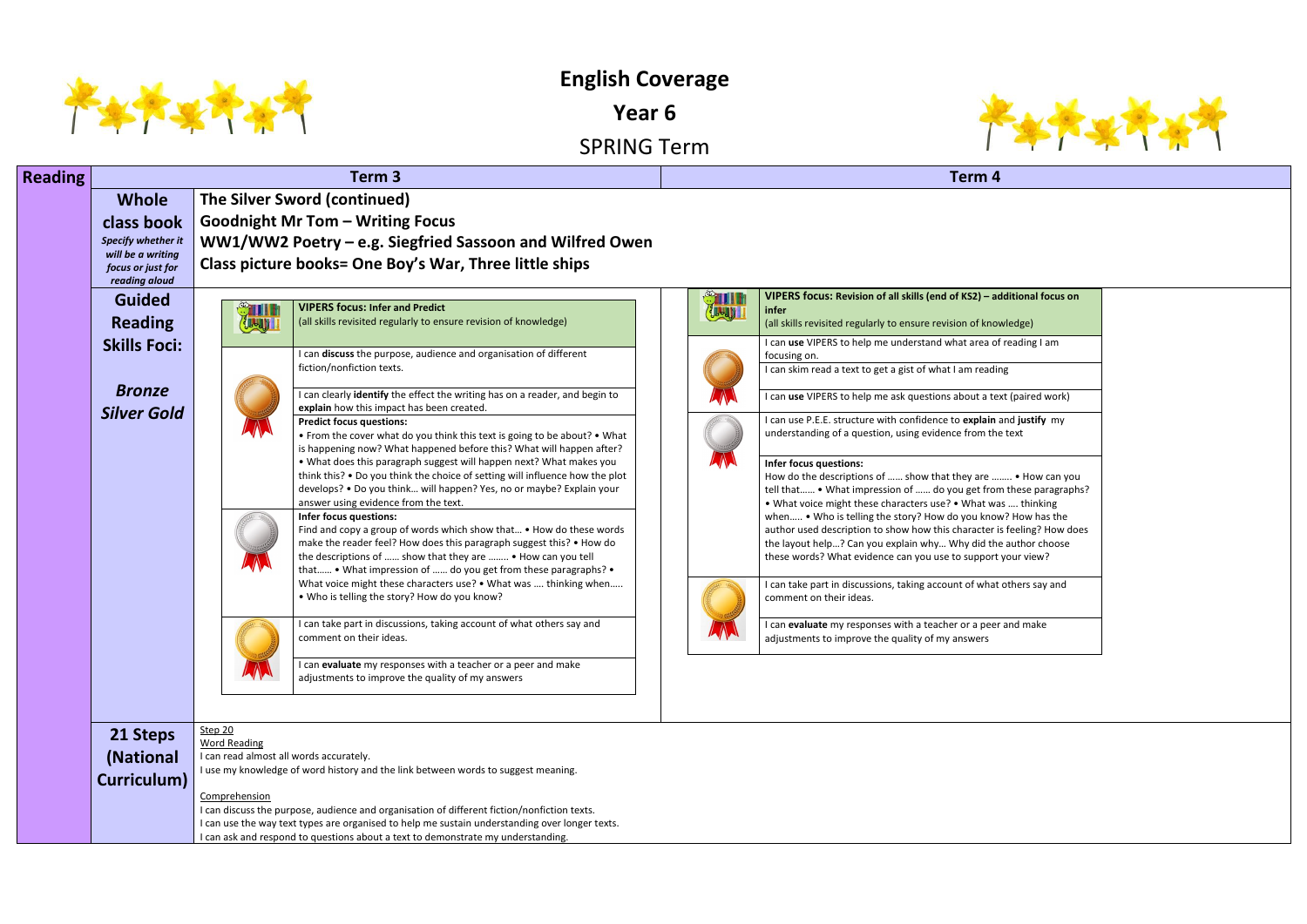|                                                                                                      |                                  |                                            | I can use my skills of skimming, scanning, text marking and knowledge of genre to identify and record the key features/information.<br>I can compare, contrast and explore the styles of writers and poets, finding examples in the text. I use their knowledge to support my own ideas. |                                                                                               |                                                                 |                                                                                                            |                                                                                                                                                      |                                                                                                                                      |                                         |                                                        |                                                                                         |                                                                                                        |                                                                                                 |                                                                                              |                  |
|------------------------------------------------------------------------------------------------------|----------------------------------|--------------------------------------------|------------------------------------------------------------------------------------------------------------------------------------------------------------------------------------------------------------------------------------------------------------------------------------------|-----------------------------------------------------------------------------------------------|-----------------------------------------------------------------|------------------------------------------------------------------------------------------------------------|------------------------------------------------------------------------------------------------------------------------------------------------------|--------------------------------------------------------------------------------------------------------------------------------------|-----------------------------------------|--------------------------------------------------------|-----------------------------------------------------------------------------------------|--------------------------------------------------------------------------------------------------------|-------------------------------------------------------------------------------------------------|----------------------------------------------------------------------------------------------|------------------|
|                                                                                                      |                                  |                                            | <b>Themes and Conventions</b>                                                                                                                                                                                                                                                            |                                                                                               |                                                                 |                                                                                                            |                                                                                                                                                      |                                                                                                                                      |                                         |                                                        |                                                                                         |                                                                                                        |                                                                                                 |                                                                                              |                  |
|                                                                                                      |                                  |                                            | I am able to analyse what others' say to support my own ideas linked to a text.                                                                                                                                                                                                          |                                                                                               |                                                                 |                                                                                                            | I can comment on and compare the language choices the author has used over a range of non-fiction texts.                                             |                                                                                                                                      |                                         |                                                        |                                                                                         |                                                                                                        |                                                                                                 |                                                                                              |                  |
|                                                                                                      |                                  | Language for Effect                        |                                                                                                                                                                                                                                                                                          |                                                                                               |                                                                 |                                                                                                            | I can clearly identify the effect the writing has on a reader, and begin to explain how this impact has been created.                                |                                                                                                                                      |                                         |                                                        |                                                                                         |                                                                                                        |                                                                                                 |                                                                                              |                  |
|                                                                                                      |                                  | <b>Making Inference</b>                    | I understand how the author uses hidden messages to imply what might happen.                                                                                                                                                                                                             |                                                                                               |                                                                 |                                                                                                            |                                                                                                                                                      | I understand why characters feel and act the way they do. I can refer to their personality, using examples to justify their motives. |                                         |                                                        |                                                                                         |                                                                                                        |                                                                                                 |                                                                                              |                  |
|                                                                                                      |                                  |                                            |                                                                                                                                                                                                                                                                                          |                                                                                               | Term 3                                                          |                                                                                                            |                                                                                                                                                      |                                                                                                                                      |                                         |                                                        | Term 4                                                                                  |                                                                                                        |                                                                                                 |                                                                                              |                  |
|                                                                                                      |                                  | Week 1                                     | Week 2                                                                                                                                                                                                                                                                                   | Week 3                                                                                        | Week 4                                                          | Week 5                                                                                                     | Week 6                                                                                                                                               | W<br>e                                                                                                                               | Week 1                                  | Week 2                                                 | Week 3                                                                                  | Week 4                                                                                                 | Week 5                                                                                          | Week 6                                                                                       | <b>Week</b><br>7 |
|                                                                                                      |                                  |                                            |                                                                                                                                                                                                                                                                                          |                                                                                               |                                                                 |                                                                                                            |                                                                                                                                                      | e<br>$\overline{7}$                                                                                                                  |                                         |                                                        |                                                                                         |                                                                                                        |                                                                                                 |                                                                                              |                  |
| <b>Phonics and</b><br>spelling<br>(Linked to<br>Letters and<br><b>Sounds</b>                         | Yr <sub>5</sub><br><b>Revise</b> | Words<br>ending<br>in $\prime$ -<br>able.' | Adverbs of<br>time<br>(temporal<br>adverbs)<br>these are<br>words to<br>develop<br>chronology<br>in writing.                                                                                                                                                                             | Adding<br>suffixes<br>beginning<br>with vowel<br>letters to<br>words<br>ending in $-$<br>fer. | Words with<br>'silent'<br>letters at the<br>start.              | Words with<br>'silent' letters<br>(i.e. letters<br>whose<br>presence<br>cannot be<br>predicted<br>from the | Challenge<br>Words                                                                                                                                   |                                                                                                                                      | Words spelled with 'ie'<br>after c.     | Words with<br>the 'ee'<br>sound spelled<br>ei after c. | Words<br>containing<br>the letter<br>string<br>'ough'<br>where the<br>sound is<br>/aw/. | Words<br>containing<br>the letter<br>string<br>'ough'<br>where the<br>sound is<br>/o/ as in<br>boat or | Language<br>of<br>possibility.<br>(Modal<br>verbs)<br>These<br>words<br>show the<br>possibility | Challenge<br>Words                                                                           |                  |
| Progression<br>and<br><b>National</b>                                                                |                                  |                                            |                                                                                                                                                                                                                                                                                          |                                                                                               |                                                                 | pronunciation<br>of the<br>word)                                                                           |                                                                                                                                                      |                                                                                                                                      |                                         |                                                        |                                                                                         | 'ow' as in<br>COW.                                                                                     | that<br>something<br>has of<br>occurring.                                                       |                                                                                              |                  |
| Curriculum)                                                                                          | Yr <sub>6</sub>                  | prefix '-<br>over' to<br>verbs.            | Adding the Convert nouns<br>or verbs into<br>adjectives using<br>suffix '-ful.'                                                                                                                                                                                                          | Words<br>which can<br>be nouns<br>and verbs                                                   | Words<br>with an<br>/o/<br>sound<br>spelled<br>'ou' or<br>'ow.' | Words<br>with a<br>'soft c'<br>spelled<br>/ce/.                                                            | Prefix dis,<br>un, over, im.<br>Each have a<br>particular<br>meaning: dis<br>- reverse; un<br>$-$ not; over $-$<br>above/more;<br>$im -$<br>opposite |                                                                                                                                      | Words with the /f/ sound<br>spelled ph. | Words with<br>origins in<br>other<br>countries         | Words<br>with<br>unstressed<br>vowel<br>sounds.                                         | Words with<br>endings<br>/shuhl/ after a<br>vowel letter                                               | Words<br>with<br>endings<br>/shuhl/<br>after a<br>consonant<br>letter.                          | Words<br>with the<br>common<br>letter<br>string<br>'acc' at<br>the<br>beginning<br>of words. |                  |
|                                                                                                      | <b>Spelling - 21 Steps</b>       | <b>Spelling</b>                            | <b>End of year 5 expectations</b>                                                                                                                                                                                                                                                        |                                                                                               |                                                                 |                                                                                                            |                                                                                                                                                      |                                                                                                                                      |                                         |                                                        |                                                                                         |                                                                                                        |                                                                                                 |                                                                                              |                  |
|                                                                                                      | (National                        |                                            | I can use further prefixes and suffixes                                                                                                                                                                                                                                                  |                                                                                               |                                                                 |                                                                                                            |                                                                                                                                                      |                                                                                                                                      |                                         |                                                        |                                                                                         |                                                                                                        |                                                                                                 |                                                                                              |                  |
|                                                                                                      | <b>Curriculum) Linked</b>        | Step 20<br><b>Spelling</b>                 |                                                                                                                                                                                                                                                                                          |                                                                                               |                                                                 |                                                                                                            |                                                                                                                                                      |                                                                                                                                      |                                         |                                                        |                                                                                         |                                                                                                        |                                                                                                 |                                                                                              |                  |
| to Phonics and<br>I can spell all words on the year 5 and 6 word list.<br><b>Reading progression</b> |                                  |                                            |                                                                                                                                                                                                                                                                                          |                                                                                               |                                                                 |                                                                                                            |                                                                                                                                                      |                                                                                                                                      |                                         |                                                        |                                                                                         |                                                                                                        |                                                                                                 |                                                                                              |                  |
|                                                                                                      |                                  |                                            | I can independently use a dictionary to check the spelling and meaning of words.                                                                                                                                                                                                         |                                                                                               | Term 3                                                          |                                                                                                            |                                                                                                                                                      |                                                                                                                                      |                                         |                                                        | Term 4                                                                                  |                                                                                                        |                                                                                                 |                                                                                              |                  |
|                                                                                                      | <b>Writing</b>                   | Week 1<br>(4 days)                         | Week 2                                                                                                                                                                                                                                                                                   | Week 3                                                                                        | Week 4                                                          | Week 5                                                                                                     | Week 6<br>(4 days)                                                                                                                                   |                                                                                                                                      | Week 1<br>Week 2                        | Week 3                                                 | Week 4                                                                                  | Week 5                                                                                                 |                                                                                                 | Week 6<br>(4 days)                                                                           |                  |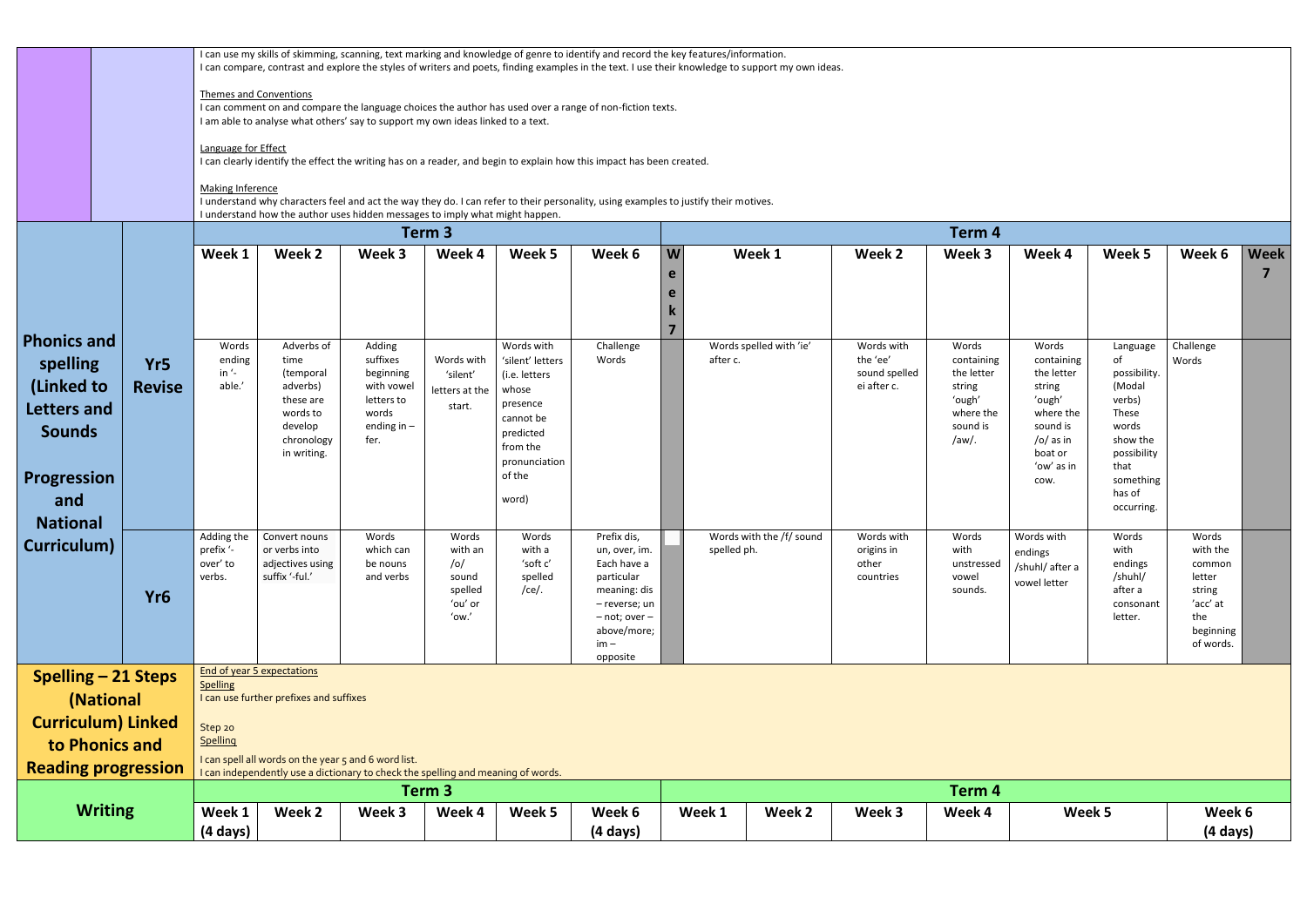

| <b>Genre/Composition</b>                                                        | <b>Narrative</b><br><b>Good Night Mr Tom</b><br>Dialogue to enhance<br>characterisation                                                                                                                                                                      | <b>Setting description</b>                                                                                                                                                                                                                                                                                                                                                                                                                                                                                                                                                                                                      | Letters $-$<br>Informal/formal                                                                                                                  | <b>Recount</b><br>$(D-day)$                                                                                                                                                      | <b>Poetry</b>                             |
|---------------------------------------------------------------------------------|--------------------------------------------------------------------------------------------------------------------------------------------------------------------------------------------------------------------------------------------------------------|---------------------------------------------------------------------------------------------------------------------------------------------------------------------------------------------------------------------------------------------------------------------------------------------------------------------------------------------------------------------------------------------------------------------------------------------------------------------------------------------------------------------------------------------------------------------------------------------------------------------------------|-------------------------------------------------------------------------------------------------------------------------------------------------|----------------------------------------------------------------------------------------------------------------------------------------------------------------------------------|-------------------------------------------|
| <b>Genre specific</b><br>coverage                                               | Precise vocabulary<br>$\bullet$<br>choices<br>Sentence<br>$\bullet$<br>extensions to<br>include action and<br>setting description<br>Speech accurately<br>$\bullet$<br>punctuated.<br>Conscious decision<br>$\bullet$<br>as to whether to use<br>said words. | Progressive verbs<br>Semi colon and colon<br>between clauses<br>Relative clause<br>Appropriate<br>noun/pronoun choice<br>Precise vocabulary<br>choices<br>Imagery/figurative<br>language<br>Accurate sentence<br>structure                                                                                                                                                                                                                                                                                                                                                                                                      | Accurate sentence<br>structure<br>Correct use of formality<br>Paragraphing/Cohesion<br>Punctuation<br>Writing from contrasting<br>perspectives. | Precise vocabulary<br>choices<br>Imagery/figurative<br>language<br>Appropriate<br>noun/pronoun choice<br>Accurate sentence<br>structure<br>Subjunctive form<br>Progressive verbs | Figurative language-<br>metaphor & simile |
| <b>Writing:</b><br>(Including EGPS)<br><b>21 Steps (National</b><br>Curriculum) | Step 20<br>Handwriting<br>Composition<br><b>Vocabulary and Grammar</b><br>Punctuation<br>I can use an ellipses as an omission of a word.<br>I can use bullet points to list information                                                                      | I can always write legibly and fluently and within increasing speed.<br>I can develop ideas for writing, drawing on reading and secondary resources<br>I can ensure the consistent and correct use of tense throughout a piece of writing<br>I can assure correct subject and verb agreement when using singular and plural<br>I can demonstrate how to use the passive to affect the presentation of a sentence.<br>I can write appropriate sentences using formal and informal speech.<br>I can show examples in my work of use of expanded noun phrases.<br>I can use semi-colons, colons and dashes (boundaries and lists). | I can organise and present my writing using devices that structure text and guide the reader, e.g. heading, bullet points and underlining.      |                                                                                                                                                                                  |                                           |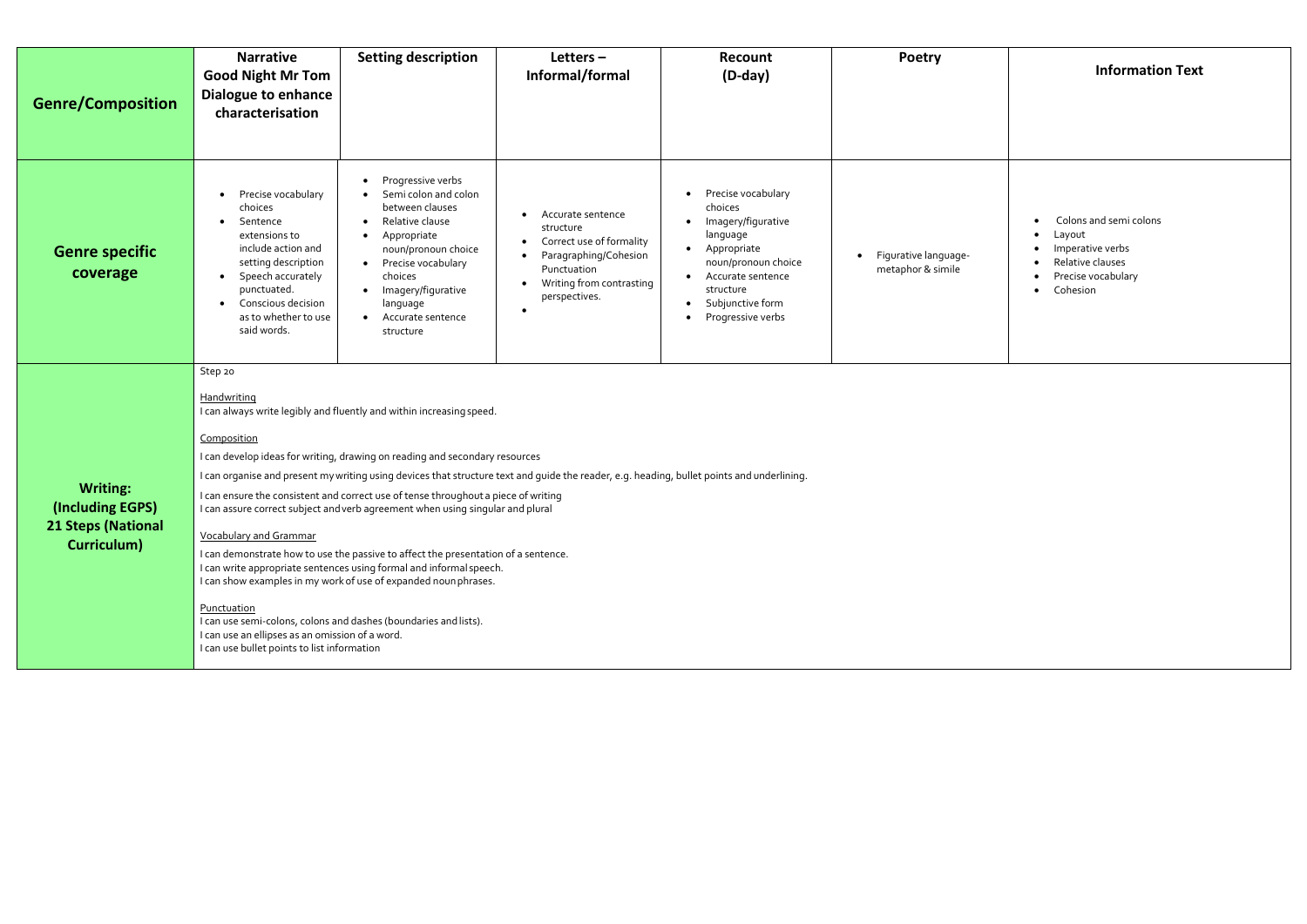

# **English Coverage**

**Year 6**

SUMMER Term

| <b>Reading</b>                                                                |                                                                            | Term 5                                                                                                                                               | Term 6                                                                                                                                                                                                                                                                                                                                                                                                                          |                                                                                                                                                                                                                                                                                                                                                                                                                                                                                                                                                          |  |  |  |
|-------------------------------------------------------------------------------|----------------------------------------------------------------------------|------------------------------------------------------------------------------------------------------------------------------------------------------|---------------------------------------------------------------------------------------------------------------------------------------------------------------------------------------------------------------------------------------------------------------------------------------------------------------------------------------------------------------------------------------------------------------------------------|----------------------------------------------------------------------------------------------------------------------------------------------------------------------------------------------------------------------------------------------------------------------------------------------------------------------------------------------------------------------------------------------------------------------------------------------------------------------------------------------------------------------------------------------------------|--|--|--|
| <b>Whole</b>                                                                  |                                                                            |                                                                                                                                                      |                                                                                                                                                                                                                                                                                                                                                                                                                                 | Shakespeare - Plays - reading                                                                                                                                                                                                                                                                                                                                                                                                                                                                                                                            |  |  |  |
| Specify whether it<br>will be a writing<br>focus or just for<br>reading aloud |                                                                            |                                                                                                                                                      |                                                                                                                                                                                                                                                                                                                                                                                                                                 |                                                                                                                                                                                                                                                                                                                                                                                                                                                                                                                                                          |  |  |  |
| <b>Guided</b><br><b>Reading</b>                                               | Elbert 1                                                                   | <b>VIPERS focus: Revision of all skills (end of KS2)</b>                                                                                             | <b>STILL</b><br>Elbert 1                                                                                                                                                                                                                                                                                                                                                                                                        | <b>VIPERS focus: Revision of all skills (end of KS2)</b>                                                                                                                                                                                                                                                                                                                                                                                                                                                                                                 |  |  |  |
| <b>Skills Foci:</b>                                                           |                                                                            | I can summarise the main ideas of a text                                                                                                             |                                                                                                                                                                                                                                                                                                                                                                                                                                 | I can summarise the main ideas of a text                                                                                                                                                                                                                                                                                                                                                                                                                                                                                                                 |  |  |  |
|                                                                               |                                                                            | I can ask questions to deepen my understanding of a text (using the<br>VIPERS to support me as needed)                                               |                                                                                                                                                                                                                                                                                                                                                                                                                                 | I can ask questions to deepen my understanding of a text (usir<br>VIPERS to support me as needed)                                                                                                                                                                                                                                                                                                                                                                                                                                                        |  |  |  |
|                                                                               |                                                                            |                                                                                                                                                      |                                                                                                                                                                                                                                                                                                                                                                                                                                 | I can make comparisons across books and text types                                                                                                                                                                                                                                                                                                                                                                                                                                                                                                       |  |  |  |
|                                                                               |                                                                            | I can read at an appropriate pace to enable me to read with fluency and                                                                              |                                                                                                                                                                                                                                                                                                                                                                                                                                 | I can read at an appropriate pace to enable me to read with fl<br>understanding                                                                                                                                                                                                                                                                                                                                                                                                                                                                          |  |  |  |
|                                                                               |                                                                            | I can explain an author's choice of language or structure in a text and<br>provide evidence to back up my answer                                     |                                                                                                                                                                                                                                                                                                                                                                                                                                 | I can distinguish between statements of fact and opinion.                                                                                                                                                                                                                                                                                                                                                                                                                                                                                                |  |  |  |
|                                                                               |                                                                            | I can draw on inferences such as inferring characters feelings, thoughts<br>and motives from their actions, and justifying inferences with evidence. |                                                                                                                                                                                                                                                                                                                                                                                                                                 | I can draw on inferences such as inferring characters feelings,<br>and motives from their actions, and justifying inferences with                                                                                                                                                                                                                                                                                                                                                                                                                        |  |  |  |
|                                                                               |                                                                            | I can write my answers to questions with clarity - I only include specific<br>information which is needed for a particular answer.                   |                                                                                                                                                                                                                                                                                                                                                                                                                                 | I can provide reasoned justifications for my views.                                                                                                                                                                                                                                                                                                                                                                                                                                                                                                      |  |  |  |
|                                                                               |                                                                            | I can take part in discussions, taking account of what others say and<br>comment on their ideas.                                                     |                                                                                                                                                                                                                                                                                                                                                                                                                                 | I can take part in discussions, taking account of what others sa<br>comment on their ideas.                                                                                                                                                                                                                                                                                                                                                                                                                                                              |  |  |  |
|                                                                               |                                                                            | I can evaluate my responses with a teacher or a peer and make<br>adjustments to improve the quality of my answers                                    |                                                                                                                                                                                                                                                                                                                                                                                                                                 | I can evaluate my responses with a teacher or a peer and mak<br>adjustments to improve the quality of my answers                                                                                                                                                                                                                                                                                                                                                                                                                                         |  |  |  |
|                                                                               |                                                                            |                                                                                                                                                      |                                                                                                                                                                                                                                                                                                                                                                                                                                 |                                                                                                                                                                                                                                                                                                                                                                                                                                                                                                                                                          |  |  |  |
|                                                                               |                                                                            |                                                                                                                                                      |                                                                                                                                                                                                                                                                                                                                                                                                                                 |                                                                                                                                                                                                                                                                                                                                                                                                                                                                                                                                                          |  |  |  |
| Curriculum)                                                                   |                                                                            |                                                                                                                                                      |                                                                                                                                                                                                                                                                                                                                                                                                                                 |                                                                                                                                                                                                                                                                                                                                                                                                                                                                                                                                                          |  |  |  |
|                                                                               |                                                                            |                                                                                                                                                      |                                                                                                                                                                                                                                                                                                                                                                                                                                 |                                                                                                                                                                                                                                                                                                                                                                                                                                                                                                                                                          |  |  |  |
|                                                                               |                                                                            |                                                                                                                                                      |                                                                                                                                                                                                                                                                                                                                                                                                                                 |                                                                                                                                                                                                                                                                                                                                                                                                                                                                                                                                                          |  |  |  |
|                                                                               |                                                                            |                                                                                                                                                      |                                                                                                                                                                                                                                                                                                                                                                                                                                 |                                                                                                                                                                                                                                                                                                                                                                                                                                                                                                                                                          |  |  |  |
|                                                                               |                                                                            |                                                                                                                                                      |                                                                                                                                                                                                                                                                                                                                                                                                                                 |                                                                                                                                                                                                                                                                                                                                                                                                                                                                                                                                                          |  |  |  |
|                                                                               |                                                                            |                                                                                                                                                      |                                                                                                                                                                                                                                                                                                                                                                                                                                 |                                                                                                                                                                                                                                                                                                                                                                                                                                                                                                                                                          |  |  |  |
|                                                                               | class book<br><b>Bronze</b><br><b>Silver Gold</b><br>21 Steps<br>(National | <b>Word Reading</b><br>Comprehension                                                                                                                 | The Boy at the back of the class- reading<br>I can understand and can explain the use of different structures in non-<br>fiction texts and their purpose<br>understanding<br>End of year 6 expectations<br>Asking questions to improve their understanding.<br>Retrieve, record and present information from non-fiction.<br>Making comparisons within and across books.<br>Distinguish between statements of fact and opinion. | Apply their growing knowledge of root words, prefixes and suffixes (morphology and etymology), both to read aloud and to understand the meaning of new words that they meet.<br>Summarising the main ideas, drawn from more than one paragraph, identifying key details, that support the main ideas.<br>Checking that the book makes sense to them, discussing their understanding and exploring the meaning of words in context.<br>Explain and discuss their understanding of what they have read, including through formal presentations and debates |  |  |  |



I can as text (using the

I can read with fluency and

**I can draw on the draw on the such states** ferences with **evidence.** 

what others say and

peer and make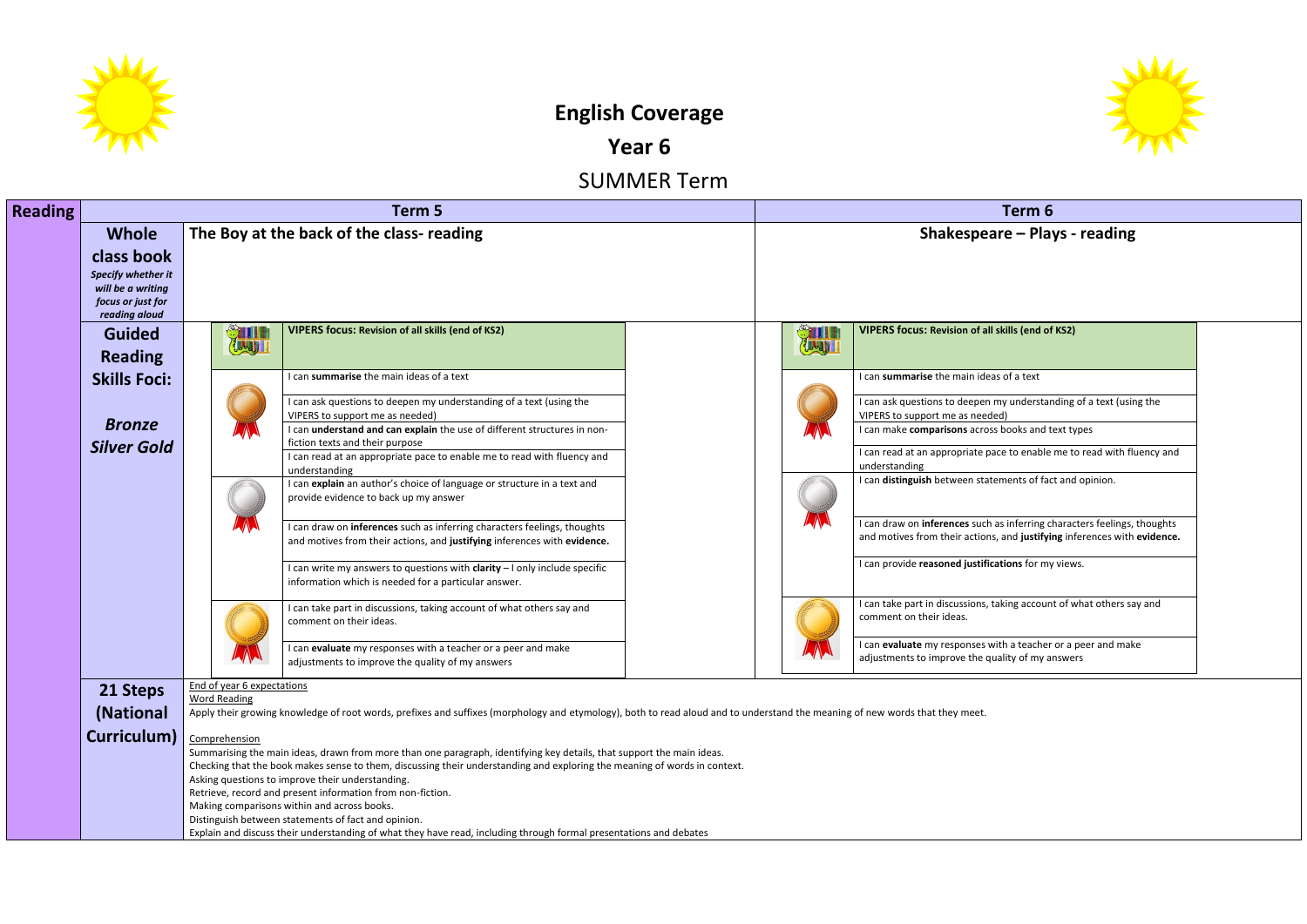|                                |                                                                                                                      | Language for Effect<br><b>Making Inference</b>                                                       | <b>Themes and Conventions</b><br>Identifying and discussing themes and conventions in and across a wide range of writing.<br>Identifying how language, structure and presentation contribute to meaning.<br>Participate in discussions about books, building on their own and others' ideas and challenging views courteously.<br>Discuss and evaluate how authors use language, including figurative language considering the impact on the reader.<br>Drawing inferences such as inferring characters feelings, thoughts and motives from their actions, and justifying inferences with evidence.<br>Predicting what might happen from details stated and implied.<br>Provide reasoned justifications for their views. |                                                                                                                                                                                 |                                      |                                 |                                                       |             |                                                                                                                               |                         |                          |                 |                 |                 |                                          |
|--------------------------------|----------------------------------------------------------------------------------------------------------------------|------------------------------------------------------------------------------------------------------|--------------------------------------------------------------------------------------------------------------------------------------------------------------------------------------------------------------------------------------------------------------------------------------------------------------------------------------------------------------------------------------------------------------------------------------------------------------------------------------------------------------------------------------------------------------------------------------------------------------------------------------------------------------------------------------------------------------------------|---------------------------------------------------------------------------------------------------------------------------------------------------------------------------------|--------------------------------------|---------------------------------|-------------------------------------------------------|-------------|-------------------------------------------------------------------------------------------------------------------------------|-------------------------|--------------------------|-----------------|-----------------|-----------------|------------------------------------------|
| <b>Phonics and</b>             |                                                                                                                      |                                                                                                      |                                                                                                                                                                                                                                                                                                                                                                                                                                                                                                                                                                                                                                                                                                                          |                                                                                                                                                                                 | Term 5                               |                                 |                                                       |             | Term 6                                                                                                                        |                         |                          |                 |                 |                 |                                          |
| spelling                       |                                                                                                                      | Week 1                                                                                               | Week 2                                                                                                                                                                                                                                                                                                                                                                                                                                                                                                                                                                                                                                                                                                                   | Week 3                                                                                                                                                                          | Week 4                               | Week 5                          | Week 6                                                | <b>Week</b> | Week 1                                                                                                                        | Week 2                  | Week 3                   | Week 4          | Week 5          | Week 6          | <b>Week</b>                              |
| (Linked to                     | Yr5                                                                                                                  | These words are                                                                                      | These words                                                                                                                                                                                                                                                                                                                                                                                                                                                                                                                                                                                                                                                                                                              | These words                                                                                                                                                                     | These words                          | These words                     | Challenge Words                                       | 7           | Revision: Year                                                                                                                | Revision:               | Revision:                | Revision:       | Revision:       | Revision:       | $\overline{7}$                           |
| <b>Letters and</b>             | <b>Revise</b>                                                                                                        | homophones or<br>near                                                                                | are<br>homophones                                                                                                                                                                                                                                                                                                                                                                                                                                                                                                                                                                                                                                                                                                        | are<br>homophones                                                                                                                                                               | are<br>homophones                    | are<br>homophones               |                                                       |             | 5 words                                                                                                                       | Year 5 words            | Year 5<br>words          | Year 5<br>words | Year 5<br>words | Year 5<br>words |                                          |
| <b>Sounds</b>                  |                                                                                                                      | homophones.                                                                                          | or near                                                                                                                                                                                                                                                                                                                                                                                                                                                                                                                                                                                                                                                                                                                  | or near                                                                                                                                                                         | or near                              | or near                         |                                                       |             |                                                                                                                               |                         |                          |                 |                 |                 |                                          |
|                                |                                                                                                                      | Wordsending                                                                                          | homophones.<br>Words                                                                                                                                                                                                                                                                                                                                                                                                                                                                                                                                                                                                                                                                                                     | homophones.<br>Adding the suffix                                                                                                                                                | homophones.<br>Changing '-           | homophones.<br>-er, -or, -ar at | Adverbs synonymous                                    |             | Adjectives to                                                                                                                 | Vocabulary              | Adjectives               | Grammar         | Grammar         | Mathematical    |                                          |
| <b>Progression</b>             |                                                                                                                      | in '-ably.'                                                                                          | ending in '-<br>ible'                                                                                                                                                                                                                                                                                                                                                                                                                                                                                                                                                                                                                                                                                                    | '-ibly' to create an<br>adverb.                                                                                                                                                 | ent' to '-<br>ence.'                 | the end of<br>words.            | with determination                                    |             | describe<br>settings                                                                                                          | to describe<br>feelings | to describe<br>character | Vocabulary      | Vocabulary      | Vocabulary      |                                          |
| and                            | Yr <sub>6</sub>                                                                                                      |                                                                                                      |                                                                                                                                                                                                                                                                                                                                                                                                                                                                                                                                                                                                                                                                                                                          |                                                                                                                                                                                 |                                      |                                 |                                                       |             |                                                                                                                               |                         |                          |                 |                 |                 |                                          |
| <b>National</b><br>Curriculum) |                                                                                                                      |                                                                                                      |                                                                                                                                                                                                                                                                                                                                                                                                                                                                                                                                                                                                                                                                                                                          |                                                                                                                                                                                 |                                      |                                 |                                                       |             |                                                                                                                               |                         |                          |                 |                 |                 |                                          |
|                                | <b>Spelling - 21 Steps</b><br>(National<br><b>Curriculum) Linked</b><br>to Phonics and<br><b>Reading progression</b> | <b>End of year 6 expectations</b><br>Spelling<br>I can use a thesaurus independently and confidently |                                                                                                                                                                                                                                                                                                                                                                                                                                                                                                                                                                                                                                                                                                                          | I can use a range of strategies to support accurate spelling in my writing.<br>I can use my knowledge of morphology and etymology to work out how to spell and understand words |                                      |                                 |                                                       |             |                                                                                                                               |                         |                          |                 |                 |                 |                                          |
|                                |                                                                                                                      |                                                                                                      |                                                                                                                                                                                                                                                                                                                                                                                                                                                                                                                                                                                                                                                                                                                          |                                                                                                                                                                                 | Term 5                               |                                 |                                                       |             |                                                                                                                               |                         |                          | Term 6          |                 |                 |                                          |
|                                | <b>Writing</b>                                                                                                       | Week 1                                                                                               | Week 2                                                                                                                                                                                                                                                                                                                                                                                                                                                                                                                                                                                                                                                                                                                   | Week 3                                                                                                                                                                          | Week 4<br><b>SATS</b><br><b>WEEK</b> | Week 5<br>Residential           | Week 6                                                | <b>Week</b> | Week 1<br>$(4 \text{ days})$                                                                                                  | Week 2                  | Week 3                   | Week 4          | Week 5          | Week 6          | <b>Week</b><br>$\left(3\right)$<br>days) |
| <b>Genre/Composition</b>       |                                                                                                                      |                                                                                                      | <b>Narrative</b><br><b>Writing for suspense</b>                                                                                                                                                                                                                                                                                                                                                                                                                                                                                                                                                                                                                                                                          |                                                                                                                                                                                 |                                      |                                 | <b>Persuasive</b><br><b>Writing (for the</b><br>part) |             | <b>Shakespeare and Play scripts</b><br><b>Narrative Writing (Own choice)</b><br>Shakespeare and own plays linked to<br>topic. |                         |                          |                 |                 |                 |                                          |